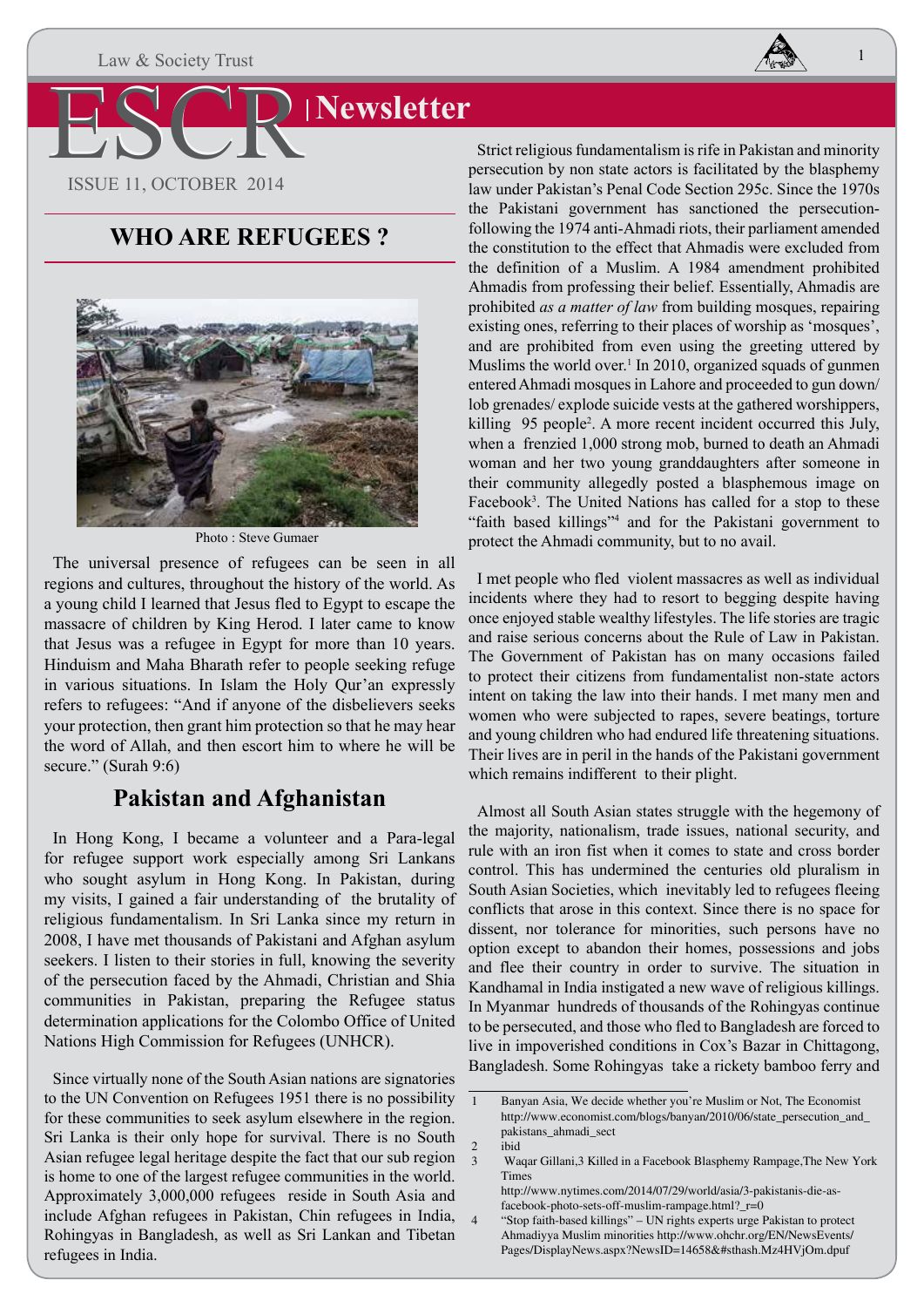brave the journey across the seas in the hopes of surviving. I have come across at least 300 such refugees in Sri Lanka since 2008. Some of them were at Mirihana Detention camp (before they were accepted as refugees) and they lived in destitute cramped conditions in a camp, which resembled a scout camp on a rainy day. St Michael's Church built toilets for these refugees as their basic sanitation needs were not addressed. There are still nearly 60 Rohingyas in Sri Lanka living under UNHCR protection. My lengthy description may irritate readers but I have found that most Sri Lankans are unaware of these realities.

The UN Committee Against Torture (CAT) in 2005 recommended that Sri Lanka 'review the Convention against Torture Act 22/94 and other relevant laws' in order to ensure conformity with international standards relating to extradition, return and expulsion. In response, Sri Lanka promised to uphold the principle of non refoulement. Despite all the international obligations Sri Lanka has undertaken, it steadfastly maintains its position and refuses to comply with certain international law rules. This is specially so with regard to the customary international law principle of non refoulement.

In June 2014 , Sri Lanka began arresting asylum seekers and in August 2014 started deporting them back to Pakistan and Afghanistan, and has already deported more than 300 such persons.

John Tatari (An asylum seeker) says there are no Christians in Afghanistan or if they are, they are afraid to identify as such in public yet he waits with his wife and daughter for deportation back to Afghanistan at the Mirihana Camp.

Whether or not John and his family will be killed in Afghanistan is not an issue for Sri Lanka, which simply wants to be rid of them, it matters not if they return to an almost certain death.

So many Sri Lanka politicians and members of civil society fled the country during the past 30 years, what would be their plight if they were returned to Sri Lanka? I have never heard any of them speak up for the rights of the refugee community in Sri Lanka. Nor have I heard of any questions posed in Parliament in the adjournment motions or oral questions regarding the asylum seekers in Sri Lanka.

Although I often feel this is a fight against insurmountable odds, I am thankful that some churches and mosques provide support and services to this vulnerable community, regardless of religion or origin.

In ancient civilization, Jesus was a refugee child fleeing the massacre perpetrated on King Herod's orders. In modern times we pride ourselves on our common humanity strengthened by various international conventions . However the sad truth is that if Jesus were to seek refuge in Sri Lanka today, as he did in Egypt 2000 years ago, he would be deported back to Israel and he would die at the hands of King Herod's soldiers.

#### **Lakshan Dias5**

5 Attorney at Law ,Chairman SANRIM, Colombo Urban Lawyers and Lakshan Dias Associates Legal Consultants on Refugee, Human Rights, Religious Rights & Criminal Cases.

**Article 14** of the Universal Declaration of Human Rights states that *"everyone has the right to seek and to enjoy in other countries asylum from persecution."* 

**An asylum-seeker** is a person who has made a claim that he or she is a refugee. Such a person is still in the process of seeking asylum.

**The principle of non refoulement** - A principle of customary international law which prohibits States from forcibly returning people to a territory where they face danger.

**The government's stance :** 

AMJ Sadiq from the Ministry of External Affairs is quoted as saying that 'non-refoulement is part of the 1951 refugee convention to which we are not a party, so we are not bound by it."

#### **NUMBERS**

1800 : Estimated total number of asylum seekers & refugees in Sri Lanka as of September, 20141

1500 : Estimated number of asylum seekers from Pakistan2

240 : Number of asylum seekers arrested and detained  $(ibid)<sup>3</sup>$ 

312 : Number of asylum seekers deported since August 1st, 20144 .

- 1 Sri Lankan government deports asylum-seekers W.A. Sunil http://www.wsws.org/en/articles/2014/09/01/sril-s01.html
- 2 Sri Lanka: Don't Summarily Deport Pakistani Minorities, Human Rights Watch http://www.hrw.org/news/2014/07/02/sri-lankadon-t-summarily-deport-pakistani-minorities
- 3 Sri Lankan government deports asylum-seekers W.A. Sunil http://www.wsws.org/en/articles/2014/09/01/sril-s01.html

4 Fears for refugees as Sri Lanka rejects bid to halt deportations http://www.ucanews.com/news/fears-for-refugees-as-sri-lankarejects-bid-to-halt-deportations/72121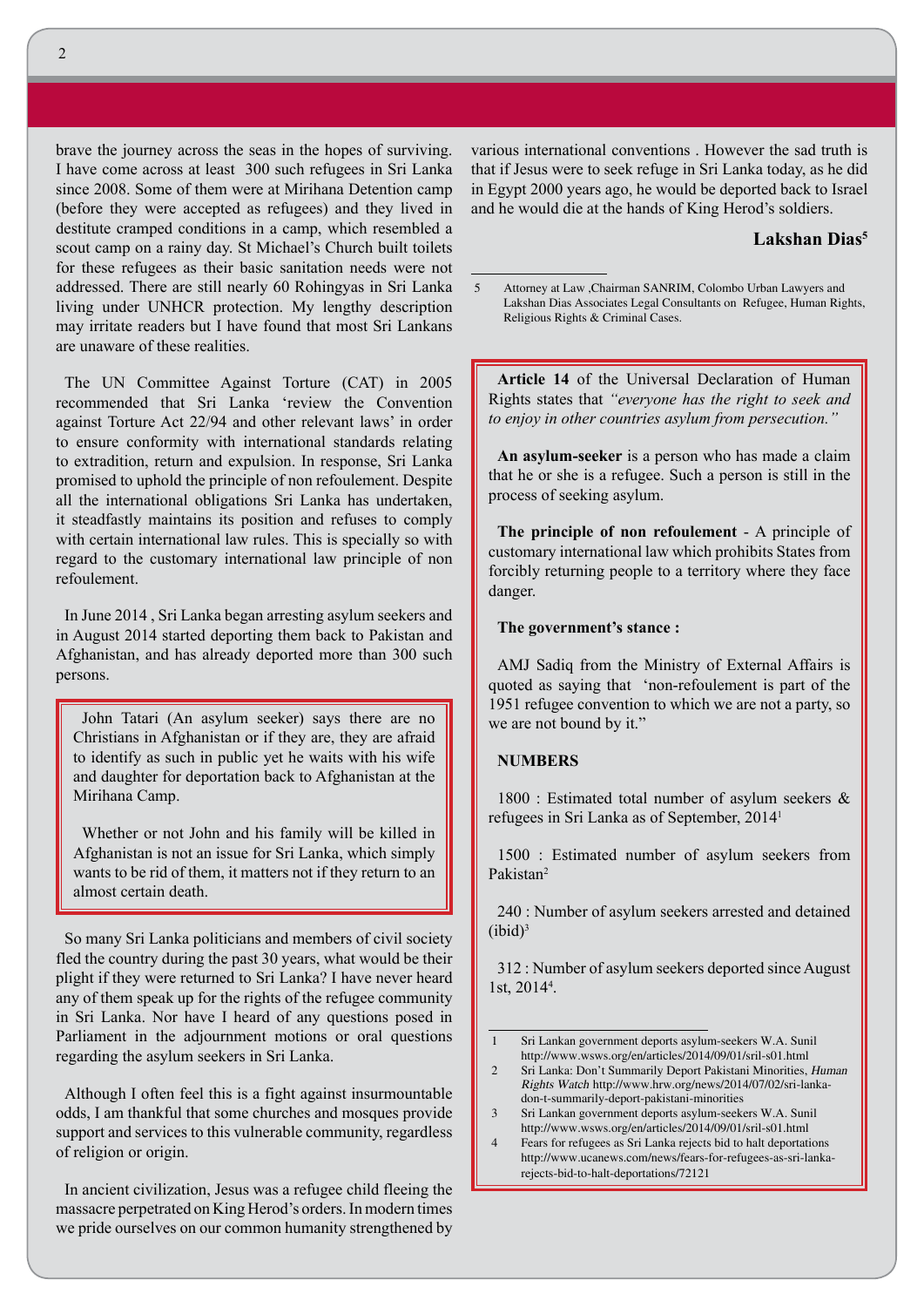## **SRI LANKA'S SUICIDE EPIDEMIC Interview with Dr. Tom Widger, Author of** *'Suicide in Sri Lanka:*

*the Anthropology of an Epidemic'*



**Dr. Tom Widger**

In a 2014 report titled *'Preventing suicide: A global imperative'* by the World Health Organization, Sri Lanka was ranked as having the 4th highest suicide rate in the world.

*Note : The full unabridged version of Dr. Wiger's interview can be found at http://lawandsocietytrust.*

This is hardly surprising, since Sri Lanka has consistently had a suicide rate far above the global average since the mid 1980s.

*blogspot.com/*

In order to understand why such a high suicide rate has persisted throughout the years, we spoke to Dr. Tom Widger (Associate Researcher, University of Sussex) , author of '*Suicide in Sri Lanka : the Anthropology of an Epidemic*', who has studied this phenomenon for the past 14 years.

The Law & Society Trust's ESCR team would like to thank Dr.Widger for granting an interview regarding this issue.

### *Q: What are the elements of a strong national suicide prevention strategy ? How does Sri Lanka's strategy measure up ?*

*A:* Sri Lanka doesn't really have a national prevention strategy. A Presidential strategy was published in 1996 and that put further weight behind pesticide regulation but in terms of social intervention very little has taken place. The tsunami also provided further impetus for developing psychiatric services across Sri Lanka, also with the prevention of suicide in mind, but it's unknown how effective these are or could be.

The evidence pretty clearly shows how self-harm and suicide in Sri Lanka aren't caused by depression but relational violence. Is this a job primarily for psychiatrists or social services? Should it be tackled through specialist mental health interventions or much wider, broad-based community strategies around gender equality and the reduction of domestic violence? These are questions that Sri Lanka needs to address.

As an anthropologist I want to see far greater attention to sociocultural issues in any national prevention strategy. In fact, I argue we need to achieve cultural, social, and medical equity. First, prevention programmes need to be designed with local meanings of suicide in mind – they need to be culturally equitable. Simply applying global solutions to a local problem is inefficient. Greater fit between how suicidal people understand the causes of their behaviour and how professionals respond to those understandings can reduce the risk of wasted resources and lead to better patient outcomes. This will require rethinking how self-harm is defined in Sri Lanka, from its current designation as a mental health problem to one that takes into consideration its cultural roots. A rethink of this kind is not easy, and much work needs to be done. It calls for inter-disciplinary cooperation between health and social researchers and the maintenance of a dialogue over time.

Second, prevention programmes need to avoid reproducing the inequalities leading to suicide in the first place – they need to be socially equitable. In Sri Lanka, suicidal behaviours are widely performed to bring attention to relational conflicts, often some kind of maltreatment or abuse. Typical examples include violence against children and women, attempts to control women's bodies either sexually or in terms of women's migration overseas. A large number of men's suicides are performed in response to challenged masculinities. In these contexts self-harm offers an important – if risky – opportunity for communication when others aren't available. Limiting that opportunity can mean limiting a person's ability to bring about change in their lives – an ethically contentious proposition. Health workers must honour their pledge to save lives but also to 'do no harm.' As tends to currently be the case, psychosocial counselling shouldn't end with returning patients to an abusive domestic environment. This will require greater cooperation between agencies, for example mental health and social services, so care between the hospital and the community is streamlined.

Third, greater cultural and social equity can lead to enhanced medical equity. Faced with suicidal behaviours that don't fit the textbook definition of depression, too many frontline medical staff try to deter future attempts by making first aid treatments unnecessarily painful. This practice isn't limited to Sri Lanka, but represents a common misunderstanding that non-fatal acts of self-harm are 'just cries for help' by 'attention seekers.' But if instead recognised for what they are – as culturally meaningful practices transforming social relations between oneself and others – health and social service professionals will be better placed to respond with empathy and ultimately help suicidal individuals to a place where such drastic measures needn't be taken.

*Q: Dave Rush, writing for Republic Square drew a contrast between the highly visible and successful national Dengue campaign (which killed 225 people in Sri Lanka last year) and the absence of awareness on suicide (Which claimed a staggering 3500 lives last year). Is it a cultural taboo to discuss suicide ? Or is the state not committed to preventing it ?*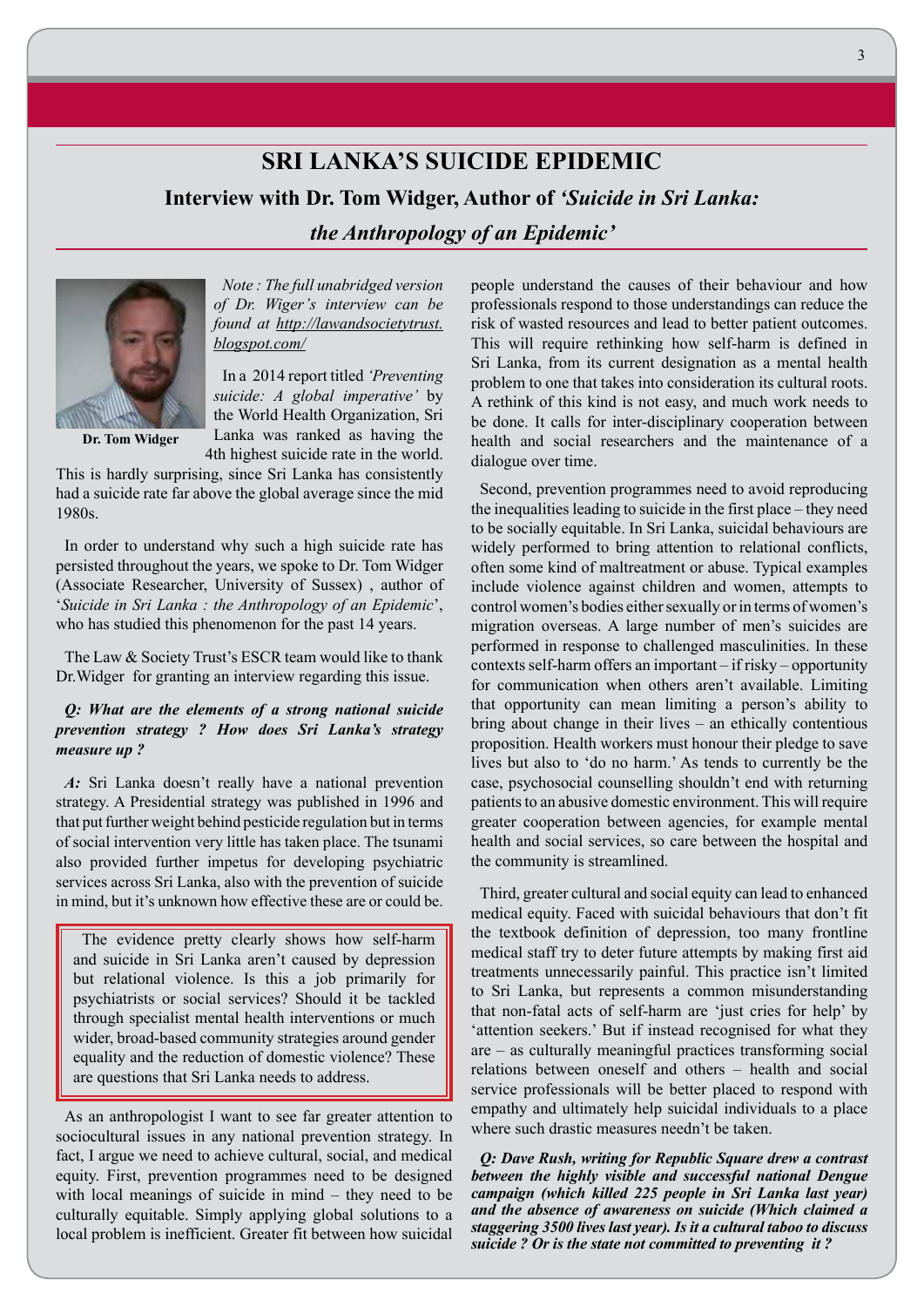*A:* I'm not sure if talking about suicide is taboo as such, perhaps it's more because people aren't sure whether suicide is an illness to be cured or a social practice that exists as part of cultural life. With dengue, victims are more clearly victims. With suicide, there is always a degree of 'choice'. Suicide prevention in the 1990s, like CKDu prevention today, did lead to some bold moves with regards to pesticide regulation. In fact, Sri Lanka is regarded as a leading country in the Asia-Pacific region when it comes to the restriction of pesticides as a form of suicide prevention.

But if we turn to self-harm, then yes, there has been very little action. Here we can ask how the government is fairing with regards to issues like gender equality and tackling domestic violence. Talking about these issues, and the field of human rights generally, is certainly taboo, as is the whole idea of civil society and 'NGOs' that could lead the way.

*Q: You have written that there is a considerable discrepancy between the causes of suicide in Western countries and those in Sri Lanka. What are the cultural factors contributing to suicide in Sri Lanka?*

This is a difficult question, as while I think there are differences it's also important not to overstate them or reify them. What I'm talking about is the differences in how suicide is perceived in popular and medical perception. I think in actual practice, what often goes without saying and is often overlooked, there is much greater overlap.

So, in the Euro-American context, many people assume suicide to be the result of deep-seated psychological illnesses like depression – up to 90% of cases by most estimates. When people feel suicidal or are suspected of being suicidal, they are referred to mental health specialists who encourage them to follow a programme of therapy and, or, pharmaceutical treatment. Suicidal ideas and plans develop over a period of days, weeks, or even months, meaning family and friends have opportunities to spot danger signs and intervene. People contemplating suicide might start hording medicines or talking about life after they're gone; they might complain about being 'trapped' by circumstances beyond their control and of not knowing how to escape. Thoughts like these can be enough to encourage suicidal people to seek professional help or for others to encourage them to do so. But in Sri Lanka, people assume suicidal behaviours arise 'impulsively,' with little or no warning. Researchers working on suicide in the country, including psychiatrists, psychologists, sociologists, and anthropologists, agree that only a minority of suicide cases are linked with depression – somewhere between 10% and 40%, depending on who you ask (and many wouldn't accept the application of a western diagnostic category at all). Instead, a family quarrel or sudden disappointment might cause feelings of overwhelming suffering, frustration, and anger, leading to the swallowing of poison as a public statement. Suicidal ideas and plans develop in a matter of hours or even minutes – leaving very little time for family or friends to see the danger signs and intervene. Because the idea of suicide arises very suddenly, people don't have time to reflect on their thoughts and try to speak to someone before committing self-harm.

### *Q: You have extensively researched this issue throughout your academic career, for almost 14 years. In your experience, what are the discernible patterns in Sri Lankan suicides ?*

A: Patterns of suicide do vary around the country, and by region, ethnicity, and gender. Suicide rates tend to be highest in Sinhala and Tamil communities, and lowest in Muslim communities. Suicides also tend to be highest in Buddhist and Hindu communities, and lowest in Islamic and Christian communities. Finally, suicides tend to be highest in rural areas, although the recent increase in self-harm by paracetamol may suggest an urbanization of suicide.

There is general disagreement over the likely causes of Sri Lanka's suicide and self-harm epidemics. On the one hand are the health professionals, some of whom argue that suicide is primarily caused by depression and others argue that depression accounts for only a small number of cases. On the other hand are the social scientists, some of whom have argued that suicide is caused by macro-level economic, social, and political turbulence, and some of whom argue that suicide is a culturally-embedded response to interpersonal disputes.

While convincing 'ultimate' explanations still seem a long way off, there is more agreement over the 'proximate' causes. These include a range of family and interpersonal disputes, for example arguments between spouses, parents and children, and some extended kin. Failed love affairs, extramarital affairs, and failed examinations and job opportunities are also frequently cited. In many cases, shame is recognised as a leading cause of suicide; self-harm or suicide may be committed to escape shame or to cause shame for another person. In many cases, self-harm or suicide arise because they are felt to provide an appropriate response: in children and young women, for example, self-harm exists as an alternative to public expressions of anger. There appears to be

an important relationship between self-harm, suicide, and gender and other forms of relational inequality. Finally, many acts of self-harm are also said to arise 'impulsively,' as a sudden and unplanned response to particular problems. Very few cases arise after an extended period of contemplation, which makes the efficacy of psychosocial preventions designed in Euro-American contexts unlikely.



**Dr. Tom Widger's book, 'Suicide in Sri Lanka: the Anthropology of an Epidemic'**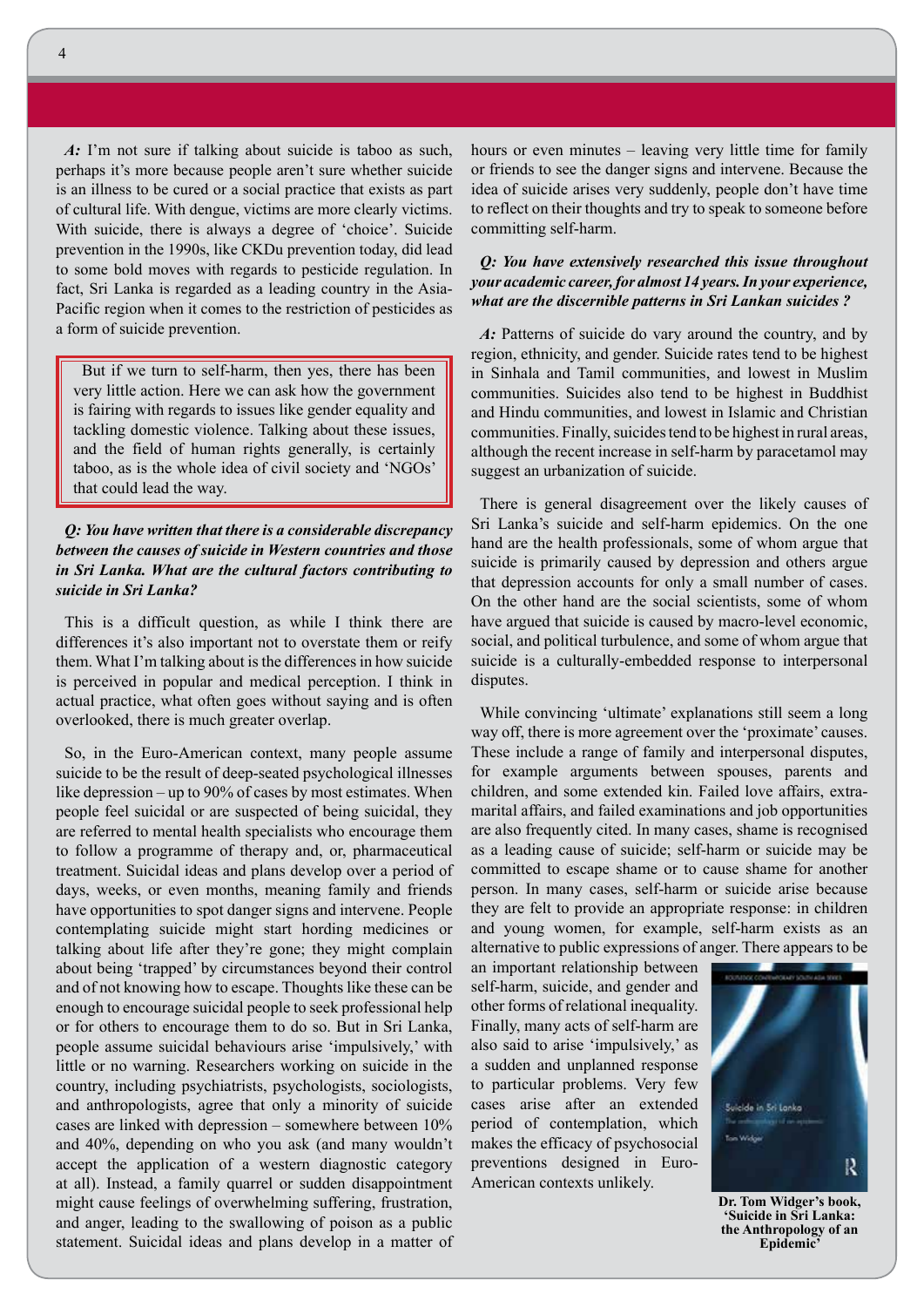### **SRI LANKA'S ECONOMIC POLICY : MISPLACED PRIORITIES ?**

Sri Lankans have become rather used to seeing flamboyant public works dominating the headlines and politicians love them. Whether it is a highway winding its way through the countryside or a dubiously placed airport, they all have the same effect: the awesome symbols of development and progress. Yet, in a world where technology and innovation separate the developing from the developed, infrastructure aside, investing in a knowledge economy is vital. Such an economy is one where the primary objective is to create an environment where technology, entrepreneurship, and innovation can thrive. For a low-middle income country such as Sri Lanka, it is the best way to escape the so-called "middle-income" trap, where countries fail to compete with high-income countries due to the lack of innovation and technology. Importantly, transitioning to a knowledge economy can compensate for other constraints such as the lack of natural resources or poor geographical advantages. To seize the benefits of such an economy, Sri Lanka needs a large-scale investment programme for its human capital. This involves large-scale expenditure on relatively publicly mundane issues such as health, education and social welfare. Yet, as the International Monetary Fund (IMF) highlighted in a July press release, the government's economic policies are detrimental towards the development of a knowledge economy, and by extension, the economic, social and cultural rights of its citizens.

 Interestingly, there is a strong relationship between high-income earning economies and a strong institutional framework for Economic, Social and Cultural Rights as highlighted in the UN convention. Such rights involve but are not limited to the right to social security and social protections, an adequate standard of living, health, and education. An economy that seeks to emphasise entrepreneurship, technology and innovation needs the necessary investments and institutional framework to ensure its citizens can reach their highest potential. Only in an environment where their rights are realised, can they direct their energy towards activities that entail higher risks and bring about higher rewards, instead of settling for safer or simpler activities that require lower costs but also bring about lower returns. Thus, ESCR is a suitable lens to study the statement of the IMF.

Buried within the statement of the IMF, were serious warnings against poor public revenues, inadequate investment rates, and high levels of public debt. All of which negatively affect ESCR and damage the Sri Lankan economy's ability to transition to a high-income generating knowledge economy.

 Government or public debt as of 2013, was about 78% of GDP, which the IMF's representative in Sri Lanka, Koshi Mathai, called "too high" for Sri Lankan standards<sup>1</sup>. Moreover, the structure of the debt is also changing. Sri Lanka is now using more short-term commercial loans at increasing interest rates. Already, this is causing problems for the economy, as public investment declined from 6.3% in 2011 to 2.9% in 20132 [note: there is a discrepancy between IMF data and the Sri Lanka Central Bank data that states government investment is  $6.9\%$  as of  $2013$ <sup>3</sup>. A more damaging indicator is the level of public debt compared to tax revenues, which currently stands at about 600%4 . Moreover, tax revenues in Sri Lanka amounted to about 11.5% of GDP, which is one of the lowest figures in all of Asia. All these figures demonstrate a weak position both relatively (in comparison to Sri Lanka's regional peers and those in the same income bracket) and absolutely. Yet, these pernicious fiscal weaknesses do not register with the public because the costs of such poor policies take decades to materialise and even when they do, the costs will be dispersed across different income groups (where the poor and middle class bear the brunt of it) while rewards remain firmly fixed in the hands of a few. For this reason, political pressure will be disproportionate to the problems the economy is facing. Moreover, the current situation is already exasperating the current structural problems.

Despite borrowing vast sums of money for development, it is clear that the human element is not a government spending priority. As such, current development related borrowing and spending is not really aligned with ESCR or for that matter, developing a thriving knowledge based economy. Even as the government borrows more money to spend on new infrastructure, investment in health, education and social security continues to decline. The latest Global Competitiveness Index (2014-2015), where Sri Lanka slipped from 63 to 75, reflects these concerns. The weakest indicators highlight poor institutions, technological readiness, labour market efficiency, and innovation.

Already, Sri Lanka has one of the lowest expenditures in all these areas of human development. For instance, public spending on health in 2012 was a mere 1.25% of GDP, just below the South Asian average and much lower than that of China (3.03%), Vietnam (3%), and Malaysia (2.17%) and similar developing countries.<sup>5</sup>

<sup>1</sup> IMF – Transcript of press conference on the IMF Article IV Report (May 2nd, 2013)

<sup>2</sup> IMF Press Release No. 14/371

<sup>3</sup> Central Bank of Sri Lanka – Key indicators (2013)

<sup>4</sup> IMF – Transcript of press conference on the IMF Article IV Report (May 2nd, 2013)

<sup>5</sup> World Bank - World Development Indicators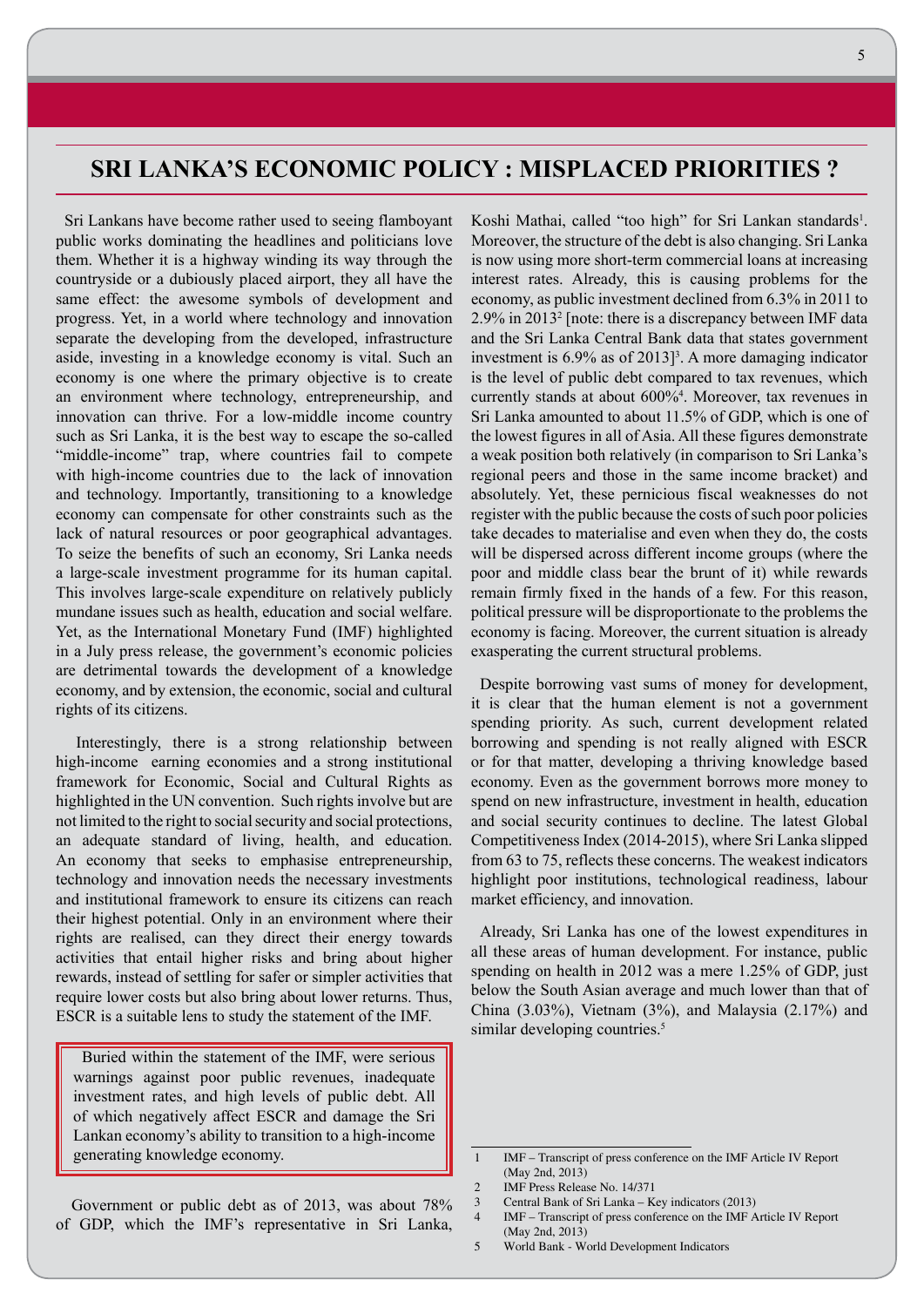

Meanwhile, spending on education amounted to 1.72% of GDP in 2012, which is the lowest in South Asia (the region's average was 2.14%) and well below regional peers including Thailand (7.57%), Maldives (5.89%), Malaysia (5.94% in 2011), Korea (5.25% in 2011), and India  $(3.35\%)^6$ .



In terms of social protections, Sri Lanka's score on the Asian Development Bank's Social Protection Index was relatively better than most of its South Asian neighbours but still mediocre compare to peers from the same income group. As of 2010, spending as a percentage of GDP stood at 2.8%, declining from 3.2% in 20097 .This trend of decline also applies to similar indicators.

 With an ageing population and demanding international economy, the failures to maintain high quality health, education and social protections, could pose severe risks to Sri Lanka. Thus, public policies must face intense public scrutiny. Importantly, as the IMF notes, Sri Lanka needs "high and sustained levels of public spending on infrastructure and human capital" to ensure growth and diversification of the economy. Poor investment in human capital development

6 World Bank - World Development Indicators

7 Asian Development Bank – SPI Index, Indicators

(education, health, living standards, etc.) and infrastructure, leads to lower revenues in the future as growth declines.

 In sum, the failure to spend on Sri Lanka's most important resource - its people - , is not just a failure of government policy but also indicates a poor understanding of what development means for the country. Although awe-inspiring, no amount of roads or highways can compensate for a population that has weak social safety nets, a miserable education and poor health. Such conditions contribute to human vulnerability, which in turn limits Sri Lanka's ability to innovate itself into a high-income economy.

Without the appropriate investment in human capital, Sri Lanka is merely building better roads to keep shipping tea or t-shirts. Instead, Sri Lanka needs a knowledge economy built on the foundations of economic, social and cultural rights. This will require more investment on the mundane but the rewards will be anything but.

### **Navam Niles** <sup>8</sup>

8 Research Associate for SLYCAN, lecturer on global environmental problems and politics for the University of London Programme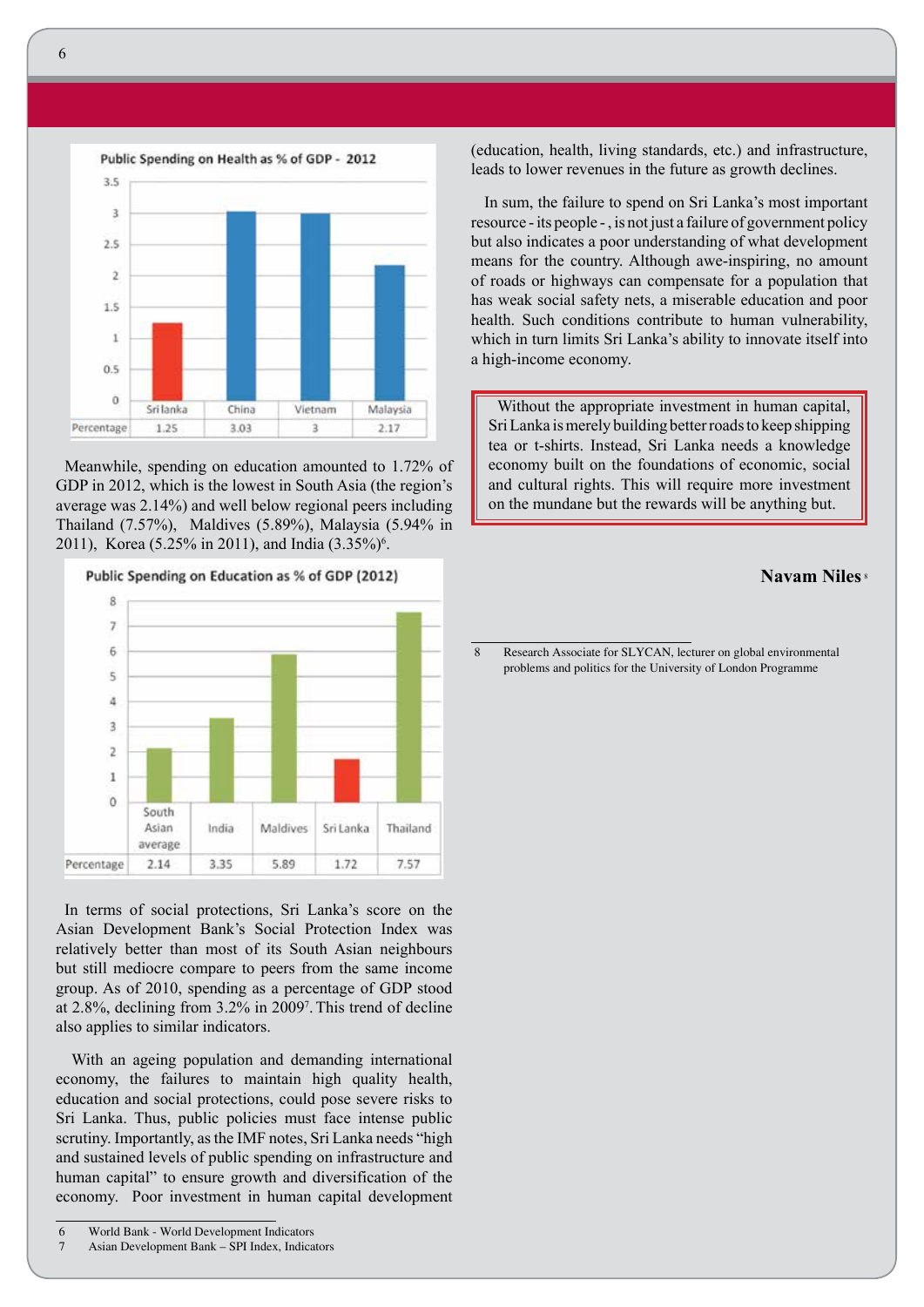## **LAND GRABBING IN THE NAME OF TOURISM: THE KALPITIYA ISLAND COMMUNITIES**

The people of Kalpitiya are trying to protect their livelihoods, their families, their basic human rights, and to safeguard the future of their children . The chief obstacle to achieving this is the relentless pursuit of a tourism boom in the Kalpitiya islands, that is inconsiderate of the locals. A vast majority of the people are afraid of the bleak fate that awaits them.

 "We have been living here for the last 70 - 80 years. Now our people are frightened by the news that our lands are being acquired for tourism purposes. If that happens we will be deprived of everything including our livelihoods. We are frightened of that. The government might not help us. The officials want us to produce 'deeds' for lands if we need any assistance from them. But so far no one has come to pressure us."

### **Asanka Cruz - Sinnamunnakkarei isle**

Asanka, a fisherman, is one of many passionate individuals from the Kalpitiya peninsula, who hopes his basic rights would be respected, during the mega tourism development project. His dedication can be easily related to, as these lands are not only their heritage but also their livelihood.

The Kalpitiya peninsula in Puttlam district is comprised of 14 main islands. It separates the Puttlam lagoon from the Indian Ocean and is a marine sanctuary with diverse habitats ranging from bar reefs to flat coastal plains, saltpans, mangroves swamps, salt marshes and vast sandy beaches. Dolphins, sea turtles and coral reefs are plentiful in this marine sanctuary. The 14 islands have a total landmass of 1672.67 hectares (4133.19 acres).

Kalpitiya is also home to 64,908 people (2009 Census) of which 12,967 are small-scale fishers, and 25% of women in the area are engaged in fishing-related activities, according to a FAO survey.<sup>1</sup> Kalpitiya is one of the 15 sites designated for Sri Lanka's Tourism Development Strategy. The acquisition of some 4000 acres of land for tourism projects actually commenced in 2004 pursuant to a Cabinet decision.<sup>2</sup> In the process of acquiring vast expanses of land for the various tourism related projects, at least 2,500 owners have been deprived of their lands.

These 2500 landless persons were deprived of their property through the following questionable methods:

1. Seizing the opportunity to take land when area was abandoned, destroyed or available for sale at low prices, such as after the 2004 tsunami disaster.

- 2. Removing persons from government registries such as the Voters' registry
- 3. Blockage of Beach Seine points, anchorage points, etc<sup>3</sup>.
- 4. Through various legal ownership "rules" which do not allow residents to produce title to their lands

The beneficiaries of the land grabs were the military, the private investors from the tourism industry, and the government institutions themselves such as the Board of Investment, Sri Lanka Tourist Board, and the Urban Development Authority. How the investors were able to obtain title to the land remains a mystery.

However, the Kalpitiya island communities' hopes for reclaiming their land or receiving compensation, are contradicted by Ajith Nivaad Cabraal, present head of the Central Bank of Sri Lanka, who stated recently:

"It is Negombo fishermen who are opposed to tourism industry in the country. But, the Kalpitiya fishermen and the communities around there willingly give up the fishing and join the tourism industry happily and ready to earn more from tourism."



**Photo: James Gordon**

Mr. Cabraal made these remarks in early September at a meeting with field insurance agents in Colombo. How he arrived at this conclusion that the Kalpitiya fishers voluntarily gave up their only source of livelihood is questionable. Has he actually engaged with the Kalpitiya island communities and consulted with them to gauge their concerns and needs? Based on our knowledge no such survey was carried out.

Reportedly, there has been a lack of transparency regarding project evaluations in addition to the limited community involvement in decision-making. They were not actually informed, in the first place, that Kalpitiya was to become a prime target for a gigantic tourism development plan.

<sup>1</sup> Fact Sheet Sri Lanka, Women in Agriculture, Environment and Rural Production, FAO, available at http://www.fao.org/Gender/Ffiles/Srl.pdf accessed on 19 September 2014.

<sup>&</sup>quot;Between the Fence and the Deep Sea - Report of an International Fact-Finding Mission on Tourist Development in Kalpitiya, Sri Lanka", 16 March 2011, South Asia Citizens Web, http://www.sacw.net/IMG/pdf/ Sri\_Lanka\_IFFM\_final\_report-16-03-11.pdf

<sup>2</sup> Ibid. page 10.